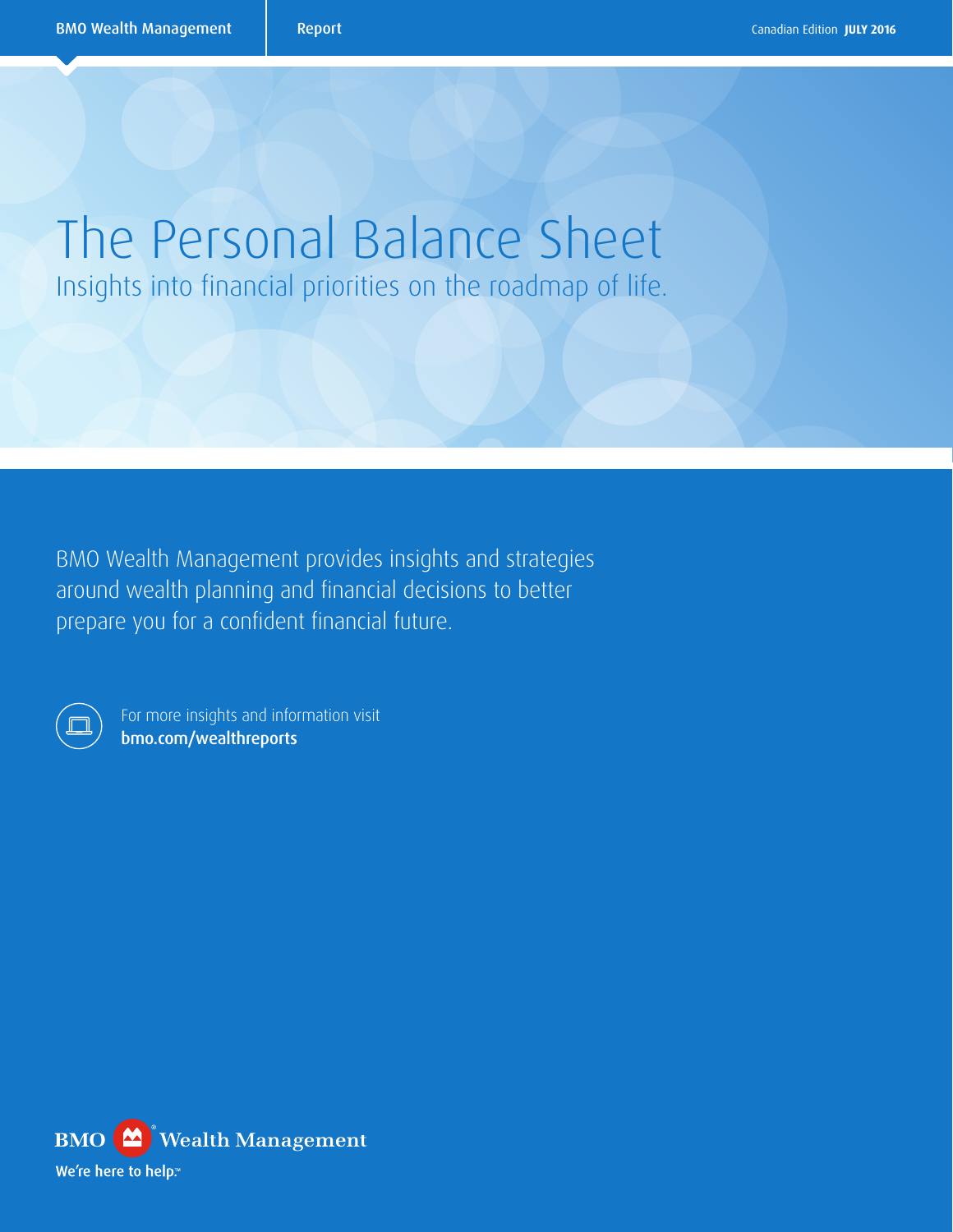As you navigate along the roadmap of your life, the amount of financial resources available to you to help you go where you want and do what you want will vary. Your success in some part will depend on how well you adapt financially to the obstacles you encounter along the way as you balance your decisions between saving, investing, borrowing, and spending.

The balance between these four decisions can be represented on your personal balance sheet. Saving and investing increases the assets available on your personal balance sheet, while spending decreases your assets. In the short term, borrowing both increases your assets and increases your debts, effectively offsetting each other in terms of changes to your net worth. In the long term, borrowing can be beneficial to helping you achieve your goals.

As you start building your career, a loan can help to purchase a car for you to travel to work each day to earn income. But this loan has an offsetting cost in the form of interest that is required, in addition to each loan principal repayment until the amount of the loan is repaid. The decisions that you make to balance saving, investing, borrowing and spending will have a profound impact on the financial resources available that allow you to meet your day–to–day needs and reach your longer term goals.

The choice between borrowing and spending money depends on your priorities. Is it better to finance lifestyle choices or make purchases today; or to finance purchases or investments that have the ability to increase wealth and/or income in the future? Conversely, when money is saved or invested, it is with the intent of sacrificing today to increase tomorrow's enjoyment. However you choose to use your money, after paying for your necessary expenses, you will have to regularly decide if it is better to spend extra cash flow on material items that are currently of interest, to pay down debts, or invest for your future.

### The need to be more entrepreneurial with your personal finances

The choices that well–run small businesses make about borrowing, spending, saving, and investing are most often made with one goal in mind: to be successful. Businesses that do this well will stay focused on this goal and will adapt when changes in the business life cycle require decisions to be made in order to sustain success. The definition of success for small business owners can vary, but most often it may comprise of one or more of the following: making enough money to earn a living; increasing profitability; doing something they're passionate about; and that allows them to spend more time with family. Comparatively, if you are not a business owner, you should also employ the same entrepreneurial drive and focus to achieve similar successes with your own personal finances.



#### **The choice between borrowing and spending money depends on (your) priorities:**

- Enjoy it today, and pay for it tomorrow.
- Make a sacrifice today for tomorrow's pleasure.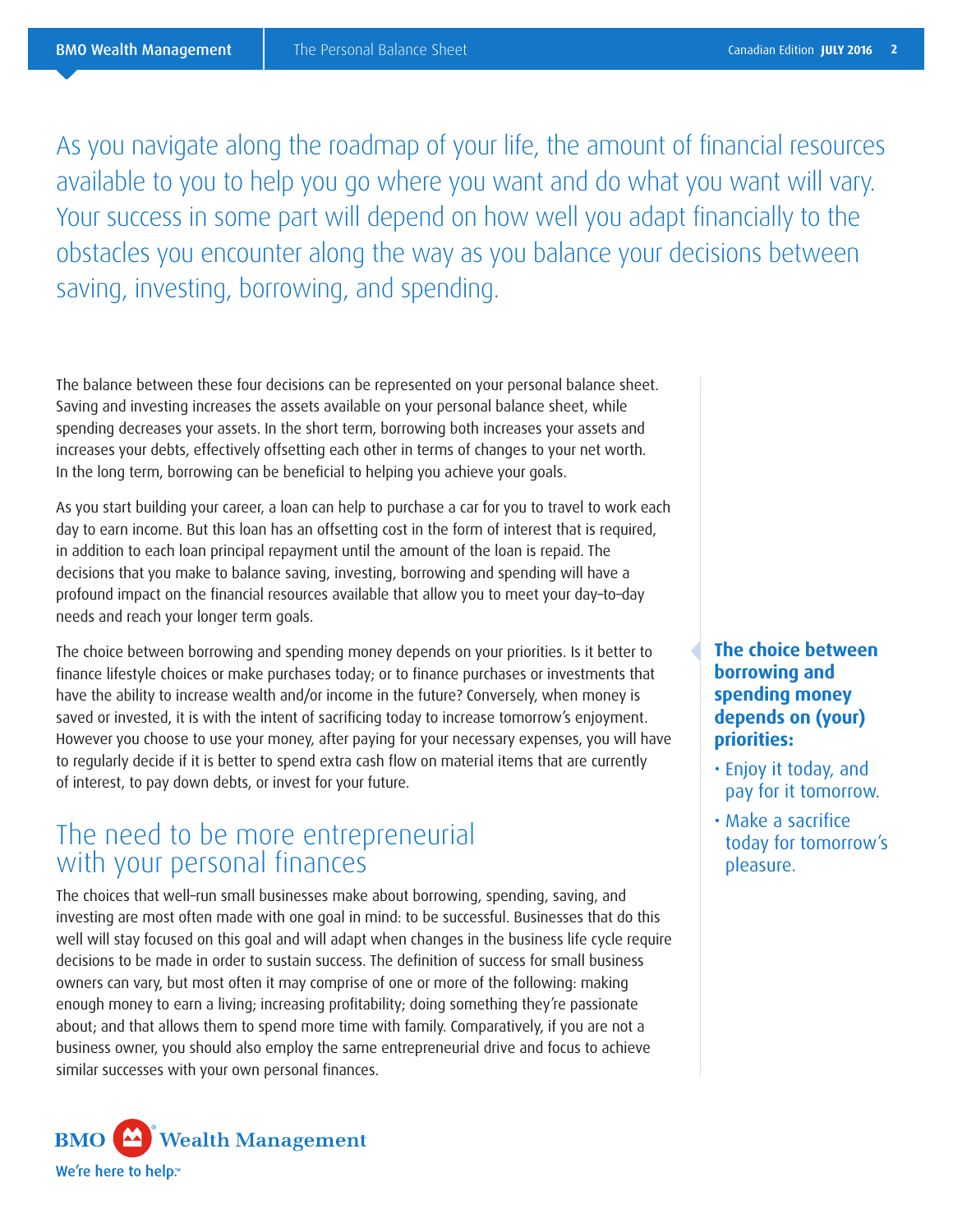Is it better to purchase a luxury product, make a payment to reduce a line of credit, or invest with the goal of earning future dividends, interest, rental income, or capital gains? Often your current stage in life will have an impact on the financial decisions that are made about borrowing, spending, saving, and investing.

In a recent survey conducted by BMO Wealth Management, Canadians were asked about their current and planned saving, investing, borrowing and spending.<sup>1</sup> When asked what is the single financial priority that is most important to you? three main answers emerged: reducing or eliminating debt (30%), investing effectively and tax efficiently (24%) and saving more (23%). Spending on personal needs or goals was well behind at only 4%. Not surprisingly, survey respondents age 18–34 favoured saving more, people age 35–54 focused on reducing or eliminating debt, and those age 55 and over prioritized investing effectively and tax efficiently. These differences are shown in the graphs below. As financial needs and goals are always changing as people move from one life stage to the next, it is important to aim to be as financially flexible as a small business to be most successful. This means being able to change and adapt financial strategies to meet changing needs as situations evolve.

#### $28%$ 25% 34% 30% 29% 20%  $24%$  $24%$  $14%$  $26%$  $24%$ 23% 15%  $17%$  $12\%$  $14%$ 6% 5%  $3%$  $4\%$ Reducing/eliminating debt Budgeting Saving more Investing effectively and tax efficiently Spending on personal needs or goals **55+ years old 35-54 years old 18-34 years old All Respondents**

#### Most important financial priorities at this stage of life

Source: BMO Wealth Management survey by ValidateIt Technologies Inc., April 2016.



#### **The three main financial priorities that Canadians have:**

- Reducing or eliminating debt
- Investing effectively and tax efficiently
- Saving more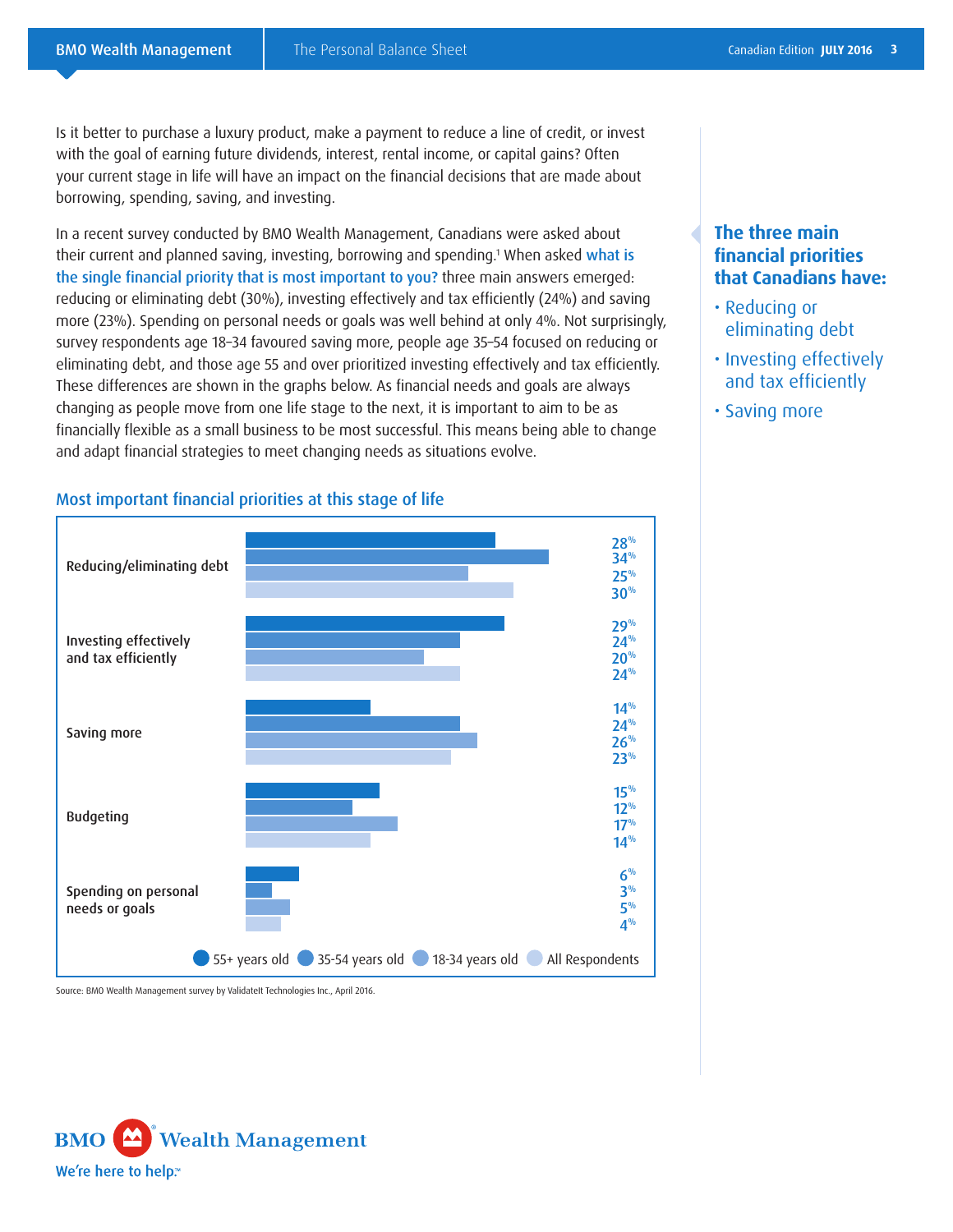### **Parenting**

Parents (with their children's influence) decide how much of the family's financial resources to allocate to the children's needs, including schooling, sports, camps, music lessons, and saving for future educational goals through RESPs. Often this investment in the children is directly at odds with most children's desire to spend right away on the latest technology or clothing.

When gifts are given on birthdays and holidays, parents may wish to use this tradition as an opportunity to teach their children about the importance of balancing between spending on current wants, and the need to save, invest, and manage borrowing effectively. A similar lesson on balancing these financial components occurs when a maturing child obtains their first credit card. Spending limits combined with the need for timely repayment (hopefully from the child's own resources) provides positive lessons that can last a lifetime. It is the knowledge passed down from parents and grandparents that will help children grow and bloom into financially responsible members of society.

### Building a career

After graduation, moving out and obtaining full time employment is often the first real test of the ability to balance the financial commitments of saving, investing, borrowing and spending. For millennials, who tend to be saddled with education debt and often pay high rent to live in attractive urban areas, the thought of saving and investing for the long term are lower priorities. A belief in YOLO (you only live once) means that most millennials would prefer to spend their disposable income on experiences, such as adventure holidays, instead of on something tangible or far off into the future.<sup>2</sup>

Yet at the same time, millennials are putting money into savings, but mostly to meet shorter term goals. TFSAs are very popular option to meet this type of savings goal. One study indicated that while savings was a top priority once essential living expenses were covered, contributions to fund retirement plans was only a focus for one in four of those that were putting extra income into savings.3

At this early life stage, putting in place a plan to achieve future goals such as saving for a down payment to buy a home, or reducing outstanding student debt are most important. By establishing a budget that focuses on saving and reducing borrowed amounts, as opposed to spending on current wants, it may be possible to achieve these goals more quickly.

Also, by having a plan in place to achieve these important longer–term goals, there is a greater opportunity to have increased future wealth, especially if the plan incorporates a regular savings component that invests a little from each pay period.

Saving for holidays is still important as there has to be rewards for all of the hard work put in. But this should be combined with saving, investing, and plans to reduce existing student debt to make the most of your financial balance sheet and opportunities.

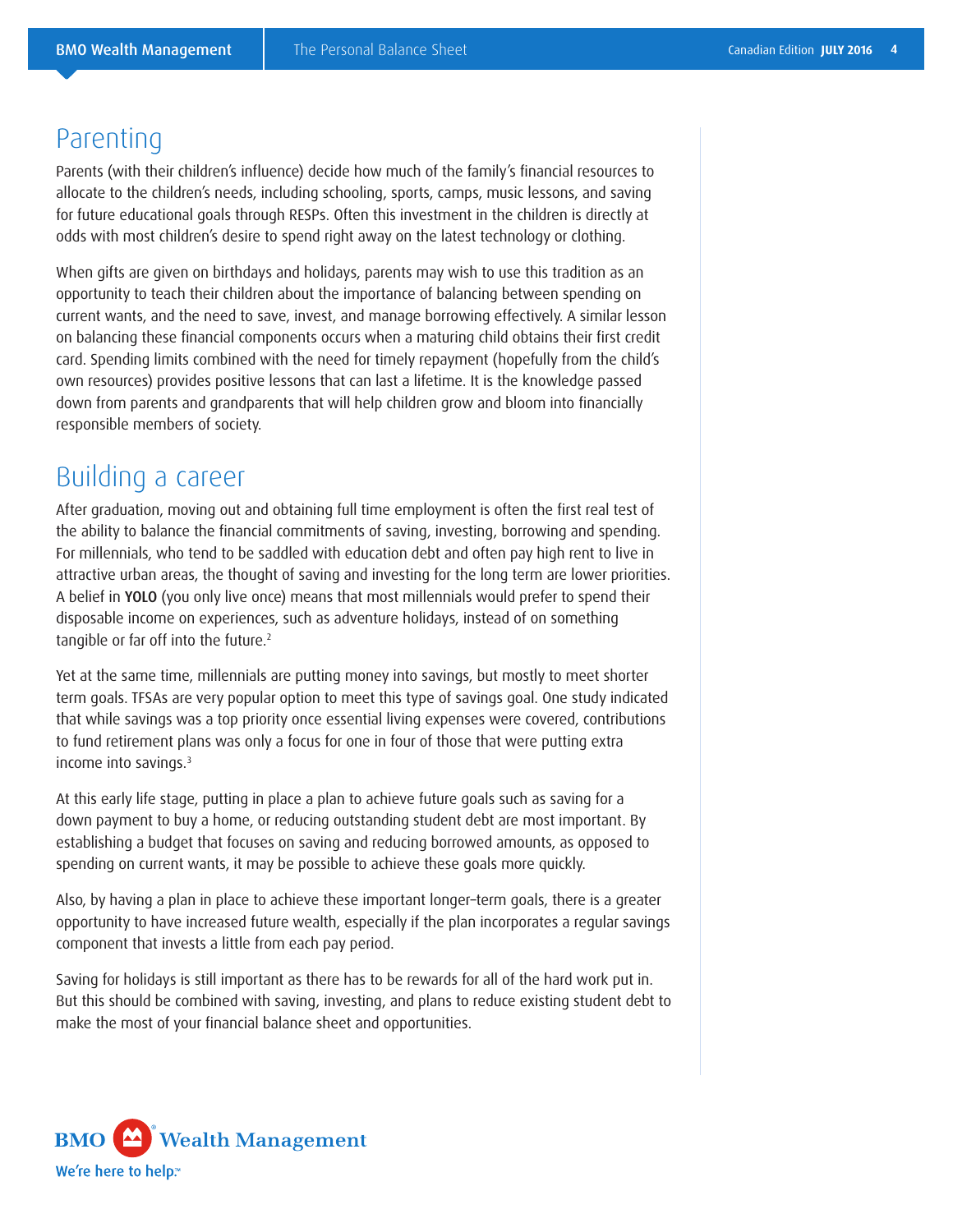### Working towards **having it all**

The desire to have it all can take its toll on health and happiness, especially upon reaching an age between the late 20s and early 30s. It is very difficult to find the time and resources to simultaneously build a successful career, nourish financial relationships, get married, have children and create the picture perfect home.4 Often competing financial pressures mean making difficult choices: focusing on some things now, with the goal of making other things a priority after higher ranking goals are accomplished.

From a financial point of view, this means looking at the financial resources available in the form of income and investments and then prioritizing these resources to help achieve personal goals. A budget can help to ensure savings and investing happen with stated goals in mind.

But life events can make it more difficult to reach personal financial goals. In the survey, people were asked about events that had made it difficult to save or invest towards their financial goals. The previous loss of money in the stock market (36%), a business venture (23%) and separation or divorce (18%) were most frequently cited. Males were one–third more likely to have lost money in the stock market or a business venture than females.



#### Life events that made it difficult to save or invest for financial goals

Source: BMO Wealth Management survey by ValidateIt Technologies Inc., April 2016.



#### Often **competing financial pressures** mean making difficult choices.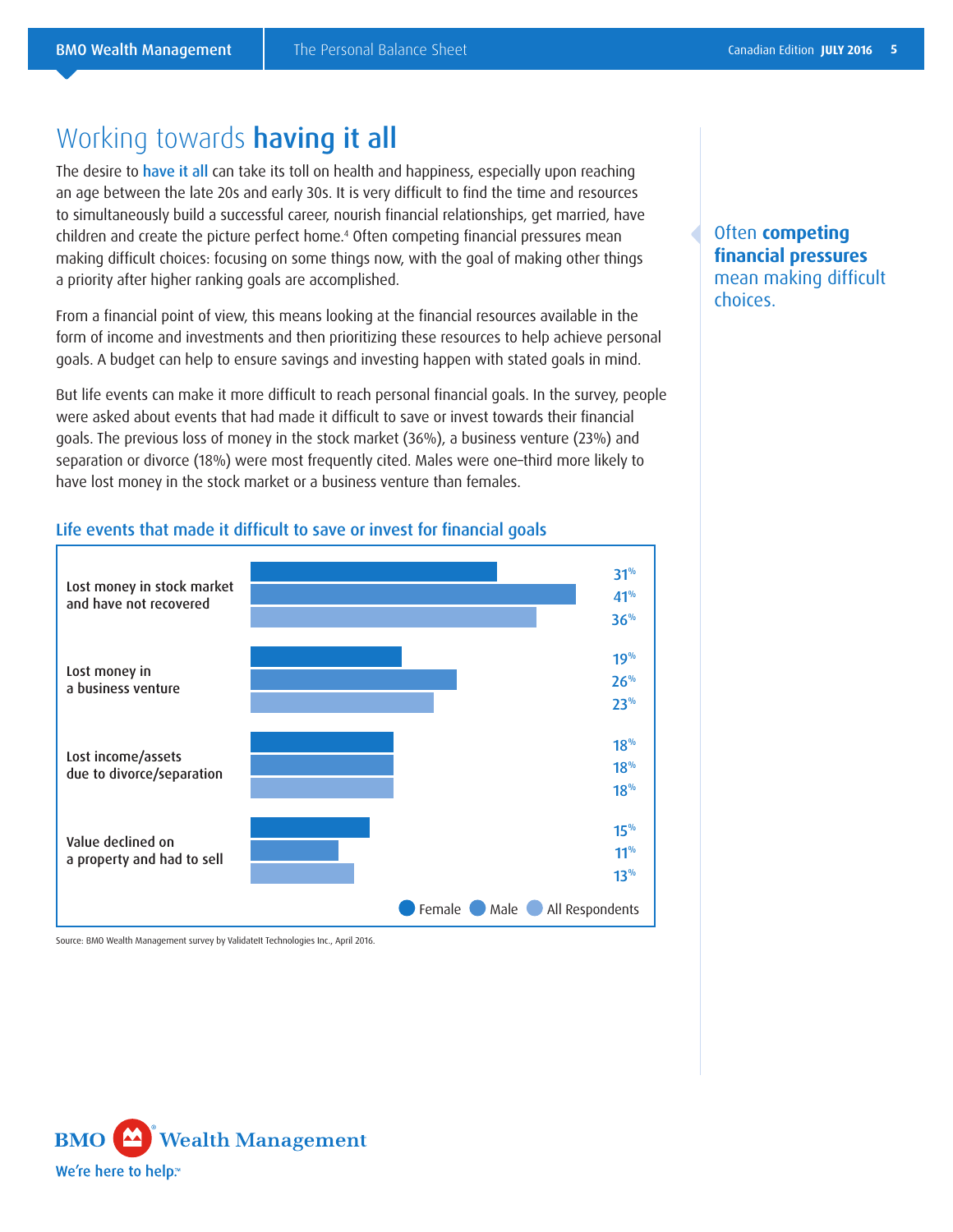These losses that have occurred in the past weigh on people's minds and may make them more tentative and fearful as they prepare for their financial futures. The survey found that fears about not being able to save or invest towards financial goals were frequent (29% of those surveyed), and a fear of outliving any savings that could be accumulated was also high on the list (21%). Others feared events over which they had little control, included a negative global economic event (14%), not being able to save due to job loss (11%), a long–term downturn in the stock market (10%), and declining home values (7%).

The **main saving or investing concern**  for Canadians is not being able to save for financial goals.





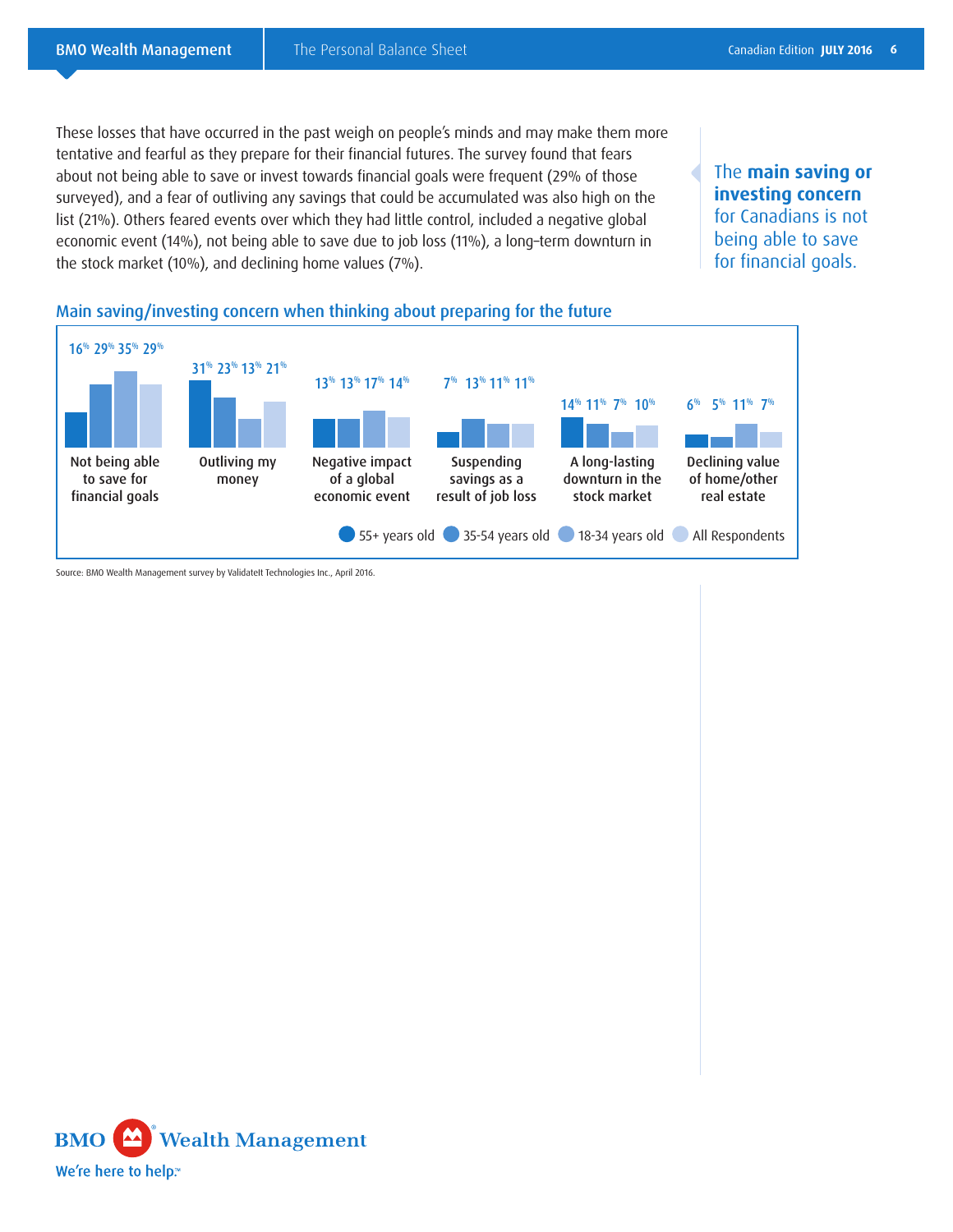### Expanding the balance sheet

Millennials born between 1980 and 2000<sup>s</sup> – are at the stage in life where a desire to have it all will likely result in a rapidly expanding balance sheet. Both assets in the form of savings, investments and a possible purchase of real estate will grow, as will liabilities because of remaining education debt and the taking on of new debt to finance a home purchase or to fund a new business. Over time the growth of the balance sheet when debt is used wisely, spending is managed effectively, and saving and investing are implemented appropriately can all contribute to increased net worth (equity).

With the ever increasing cost of a home in Canada, especially in large urban centres, taking on a mortgage and other debt is often required to get into home ownership. While parents may generously help with the down payment, there will still be much debt on a millennial's personal balance sheet.<sup>6</sup>

The survey found that financial concerns do impact how many people prepare for the future, especially as it relates to having debt. Concerns included having more debt than can be repaid (25%), paying bills late and incurring service charges (11%), and not maintaining a good credit rating (11%). Interestingly, 35% of the people surveyed did not have concerns when borrowing money. This figure rose to 49% for people age 55 and over.

The **main borrowing concern** for Canadians is having more debt than they can repay.

#### Main borrowing concern when thinking about preparing for the future



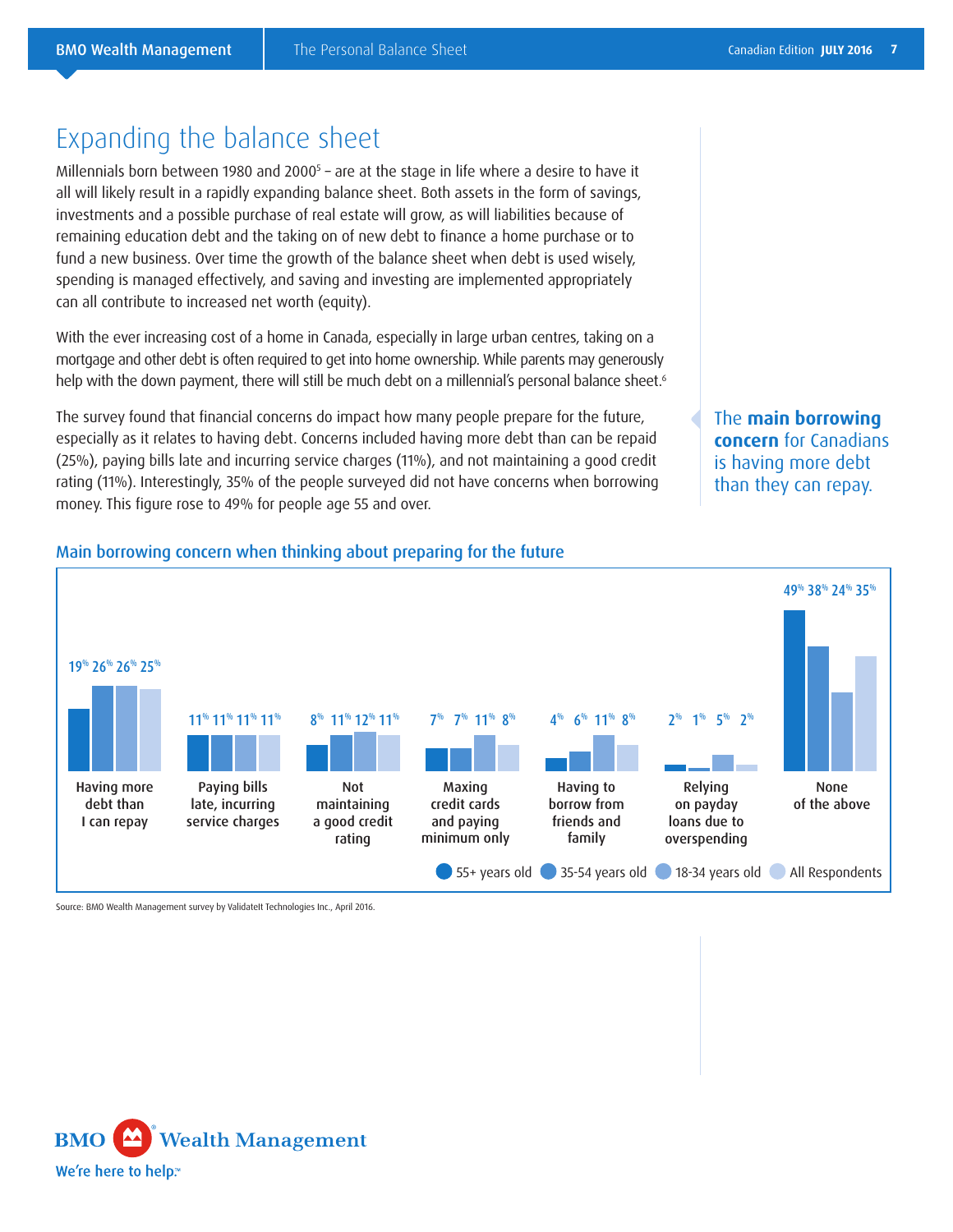### Financial steps people can take to achieve their financial goals

With marriage, a growing family and home ownership come the added responsibilities that did not exist at earlier life stages. For example, an average mortgage in Canada at the time of renewal of financing is about \$200,0007 , with amounts being higher in larger urban centres. Lines of credit and HELOCs also add to the borrowing side of the balance sheet. For many, home ownership is an investment in their family and hopefully in the future growth in value of their home asset.

Home insurance naturally comes to mind to protect the family should a disaster cause damage or destruction to the home. In addition, families should strongly consider also protecting their income sources should something happen that would impact the ability to bring in income to pay down debts and meet other financial responsibilities. Life insurance as well as disability insurance can help to provide necessary funds should something untoward happen to one of the family's primary members.

Setting up an emergency fund can also help in situations where either large costs have to be paid, or income is restricted. Emergency funds should be easily accessible and liquid, and be large enough to cover between three and six months' worth of expenses. Emergency funds can be established in TFSAs for example and grown through regular contributions using an automated savings program.

When children are part of the picture, establishing funding for their future educational goals through RESPs is important. This goal is also supported by the federal government through the Canada Education Savings Grant and Canada Learning Bonds, both of which are deposited directly into qualifying RESPs. Various provincial governments also have support in place to help grow educational savings plans.

Overall, many of the respondents to the survey noted that they have made positive steps towards growing their balance sheets and securing their financial futures. Almost half (48%) had set aside funds towards an emergency fund, and 42% use a continuous or automated savings program. Some have also had need to either reduce savings to pay for expenses (29%) or to have temporarily put their savings and investing plans on hold (a combined 39%) in the past.

**Nearly half** have set aside some of their savings as an emergency fund.



#### Actions taken with savings/investments

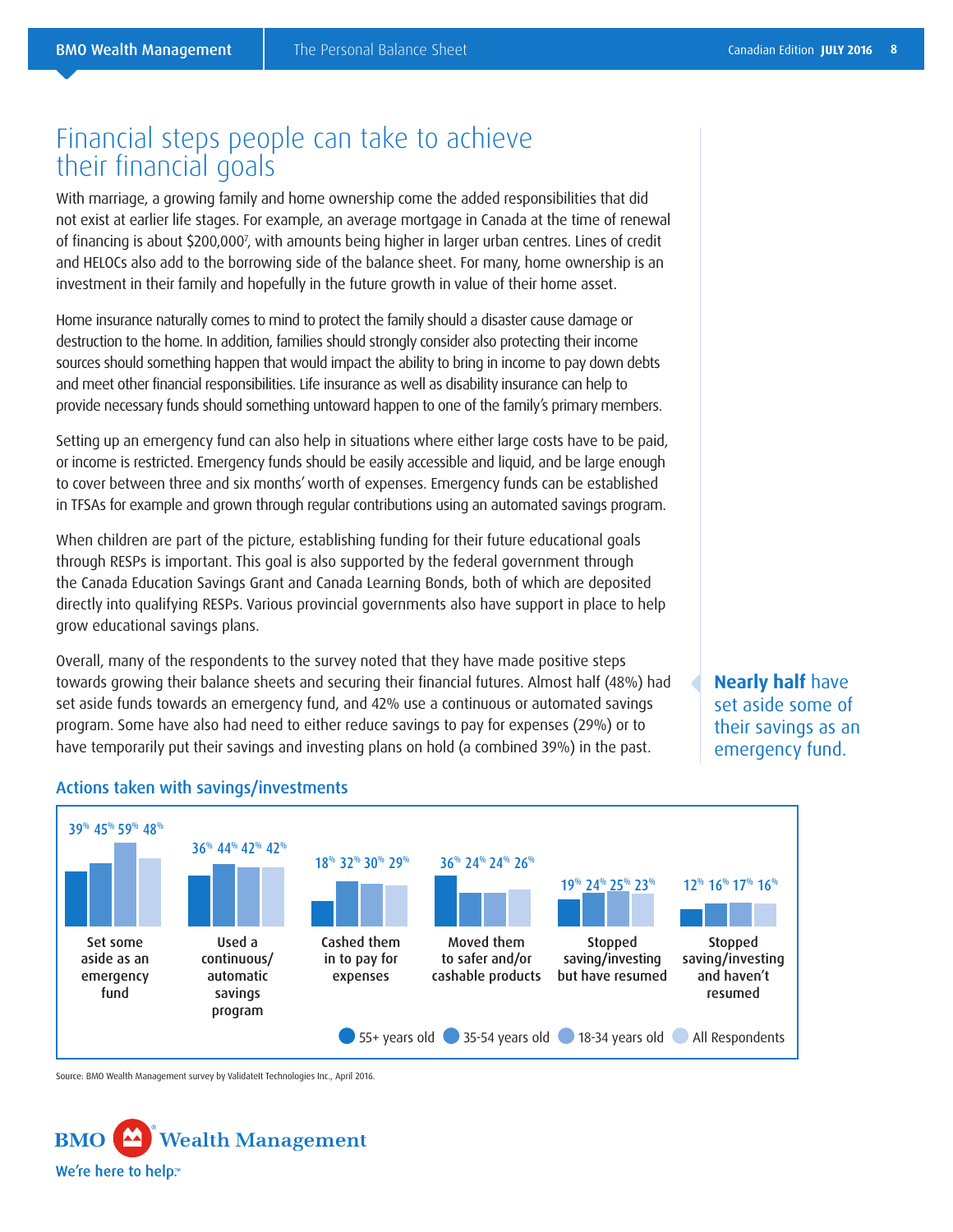### Divorce can be a costly setback

One of the most difficult and financially costly situations that can occur for a family is divorce. Not only does divorce shrink the size of the family balance sheet through division of assets and liabilities, but professional fees to go through the process can also add up quickly. This is described in more detail in a report called The biggest life events that can derail your financial plan that was issued by the BMO Wealth Institute in May 2013.<sup>8</sup> One of the findings in that report was that 75% of the people surveyed felt that they would face a major or catastrophic financial hit as a result of a divorce or separation. This is especially important as approximately 40% of marriages in Canada are expected to end up in divorce.<sup>9</sup>

If you find yourself going through a divorce, it is very important to reevaluate your financial circumstances and reestablish control. This is especially true for the spouse that may not have been involved in the family's financial affairs before the divorce occurred. Professionals are available that can help to get you organized and back on track financially through this emotionally difficult period. A financial professional can help you put plans in place that account for the changes, and help you put in place strategies right away. These financial strategies can include plans to reduce, consolidate or eliminate specific debts, or savings strategies to help you focus on new personal goals.

#### Retirement awaits

As you approach retirement, the shape of your personal balance sheet typically changes to be more heavily weighted towards assets, with less borrowing offsetting your net worth. A big reason for this is the combined effect of increasing asset values over time<sup>10</sup> and the repayment of debts, especially debt related to the purchase of a home. According to Canada Mortgage and Housing Corporation, more than half of Canadians (52.8%) aged 55 to 64 own their homes outright with no mortgage debt.<sup>11</sup>

Sometimes life events result in unexpected expenditures. The survey found that most respondents had paid a major bill after an unexpected incident (39%), provided financial support for a family member (34%), had lost income, benefits or savings as a result of job loss (30%), and paid out of pocket healthcare costs for themselves or family members (27%). Interestingly, the group that most often experienced a major bill after an unexpected incident (45%) was between the ages of 18–34. For those ages 55 and over, this unexpected cost was only reported by 28% of those surveyed.

 ${\bf Q}^{0\!\prime\! 0}$ have been **impacted financially** with a major unexpected incident.

#### 28% 39% 45% 39% 37% 30% 38% 34% 28% 33% 27% 30% 24% 27% 30% 27% 14% 11% 14% 12% 8% 9% 12% 10% Income/ benefits/ savings lost to job loss Financially supported family member/ relative Paid major bill after unexpected incident Income/benefits/ savings lost to disability Had to pay for funeral/burial expenses Paid healthcare expenses for myself/family 55+ years old 35-54 years old 18-34 years old All Respondents

#### Experienced life events that resulted in unexpected expenditures

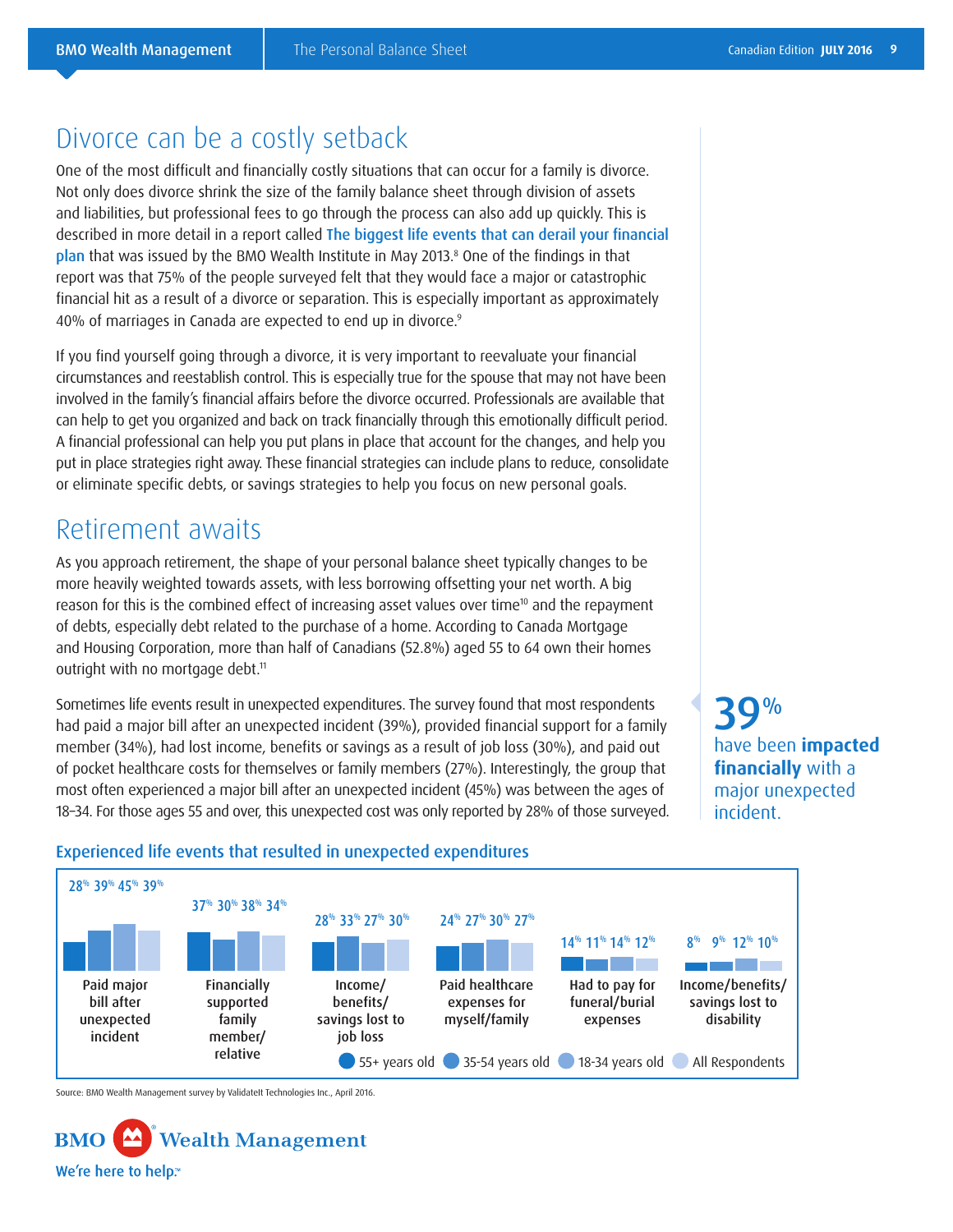While moving towards retirement, many of the people surveyed still had concerns about their spending habits. Being unprepared for unexpected expenses was top of mind for 34% of those surveyed, and a dramatic increase in the cost of everyday goods worried 26%. Spending impulsively was less of a concern as only 6% of those aged 55 and up raised this issue. But three times as many (18%) millennials (survey respondents age 18–34) worried about impulse spending.

The main spending concern for Canadians is **being unprepared for unexpected expenses.**



Main spending concern when thinking about preparing for the future

Source: BMO Wealth Management survey by ValidateIt Technologies Inc., April 2016.

Being at a stage in life where there is an intention to have less debt on the balance sheet provides an opportunity to refocus the use of income from reducing debt to saving and investing for the future. When combined with the likelihood that these years also provide the potential for earning higher income<sup>12</sup>, this is an opportunity to work with your financial professional to build a financial plan that will put steps in place to meet your longer term financial goals.

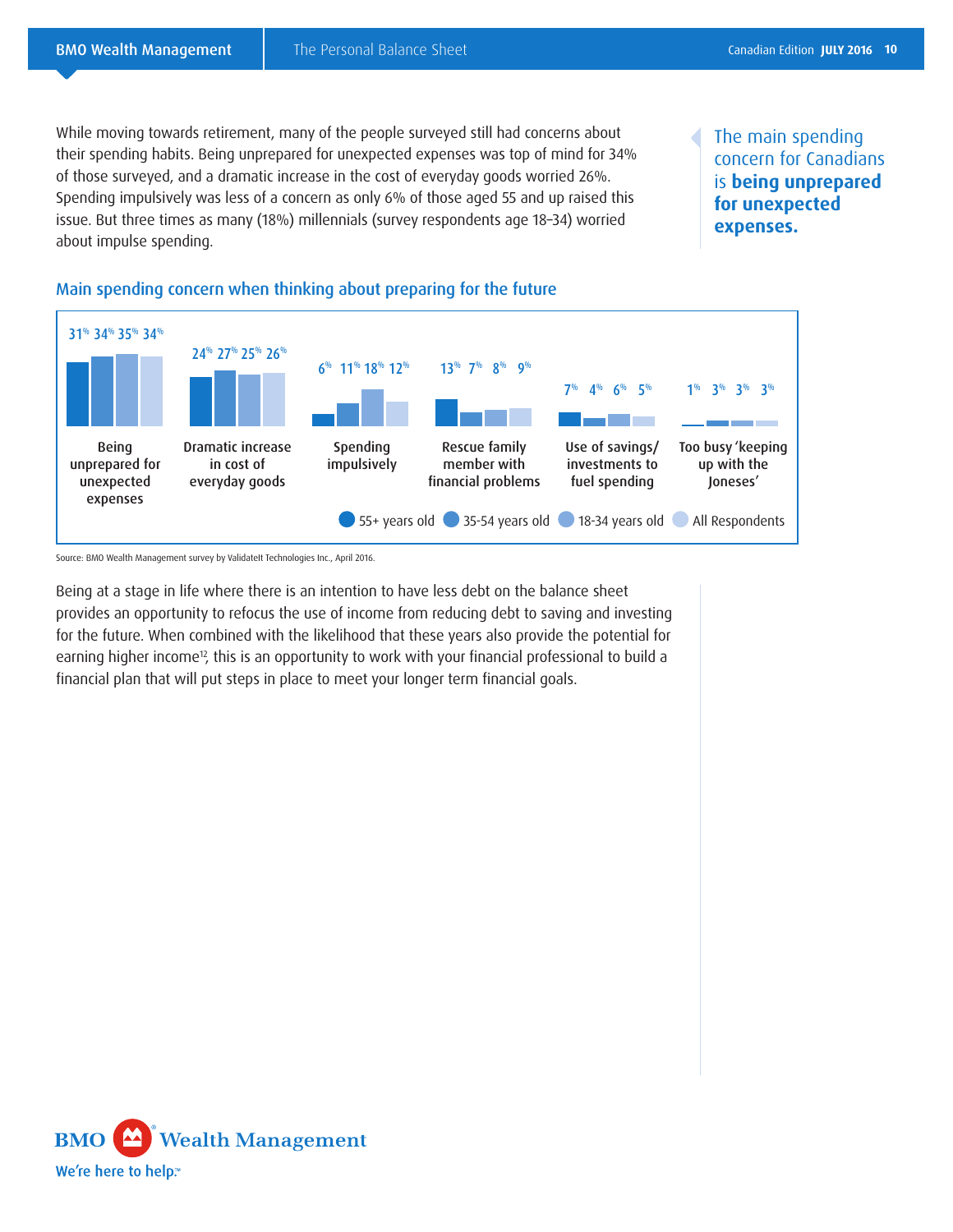### As retirement approaches

People approaching retirement may be earning more income at this stage in life than is needed to pay ongoing required expenses. The choice of how to allocate this excess income between saving, investing, borrowing and spending is important because the ability to earn income from employment generally stops or is significantly reduced at the point of retirement. It is at this point where people may have to look at reassessing their spending, borrowing, saving and investing prior to retirement.

When asked about what they have done with their spending, survey respondents most frequently said that they have reduced household spending (65%) and created and maintained a household budget (50%). Interestingly adherence to these two strategies is highest with those aged 18–34. People age 55 and older were much less likely to create and maintain a budget (39%) as compared to the younger generation (58%).

To take charge of spending, **2 in 3 Canadians have reduced** their household spending.



#### Actions taken with spending

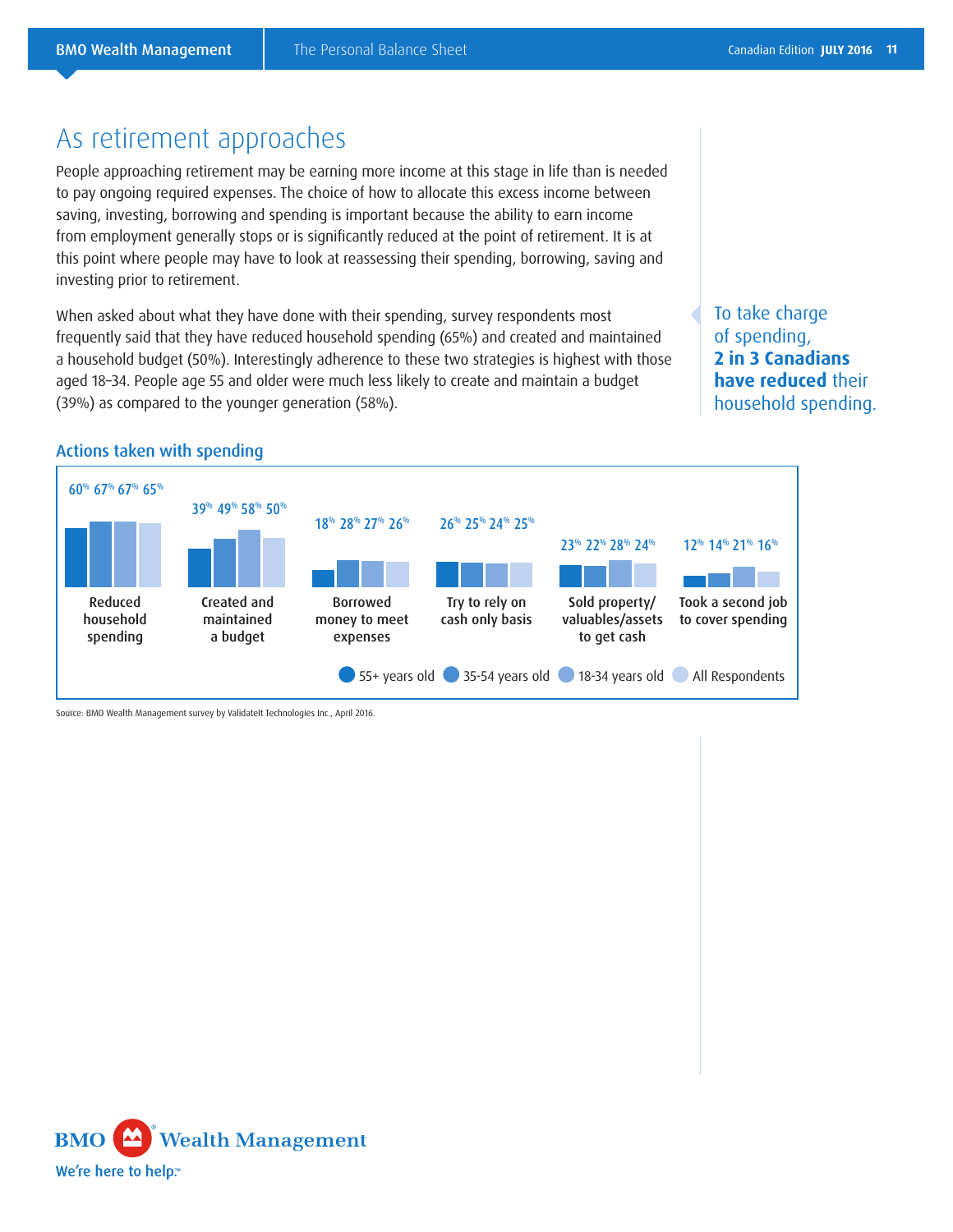Many good strategies are also employed by those surveyed when it comes to how they treat their borrowings. Prioritizing the paying of high interest debt is done by 44% of those surveyed, putting in place a line of credit for emergencies by 42%, consolidating debts to reduce interest costs by 27%, accelerating debt repayment by 25%, and understanding the difference between good debt and bad debt by 22%. All of these good practices help to lower the interest costs associated with borrowing and provide additional benefits to the personal balance sheet through reduced debt costs.





To take charge of debt obligations, **nearly half have prioritized paying off high interest debt first** or quicker.

Source: BMO Wealth Management survey by ValidateIt Technologies Inc., April 2016.

Additionally, there are a number of strategies that can help achieve greater tax efficiency when investing, including: taking advantage of RRSPs, spousal RRSPs, and RESPs to earn tax deferred income, and maximizing allowable contributions to TFSA accounts to earn tax free income. TFSAs are especially attractive for family income splitting because there is no earned income requirement to be able to contribute, as there is with an RRSP account. Once a Canadian resident is at least the age of majority, a TFSA can be opened.

Earning tax efficient income, such as dividends from Canadian companies and capital gains also helps to reduce the taxation on investment income. It is most important that tax efficient strategies be part of an overall financial plan to help you reach your financial goals.

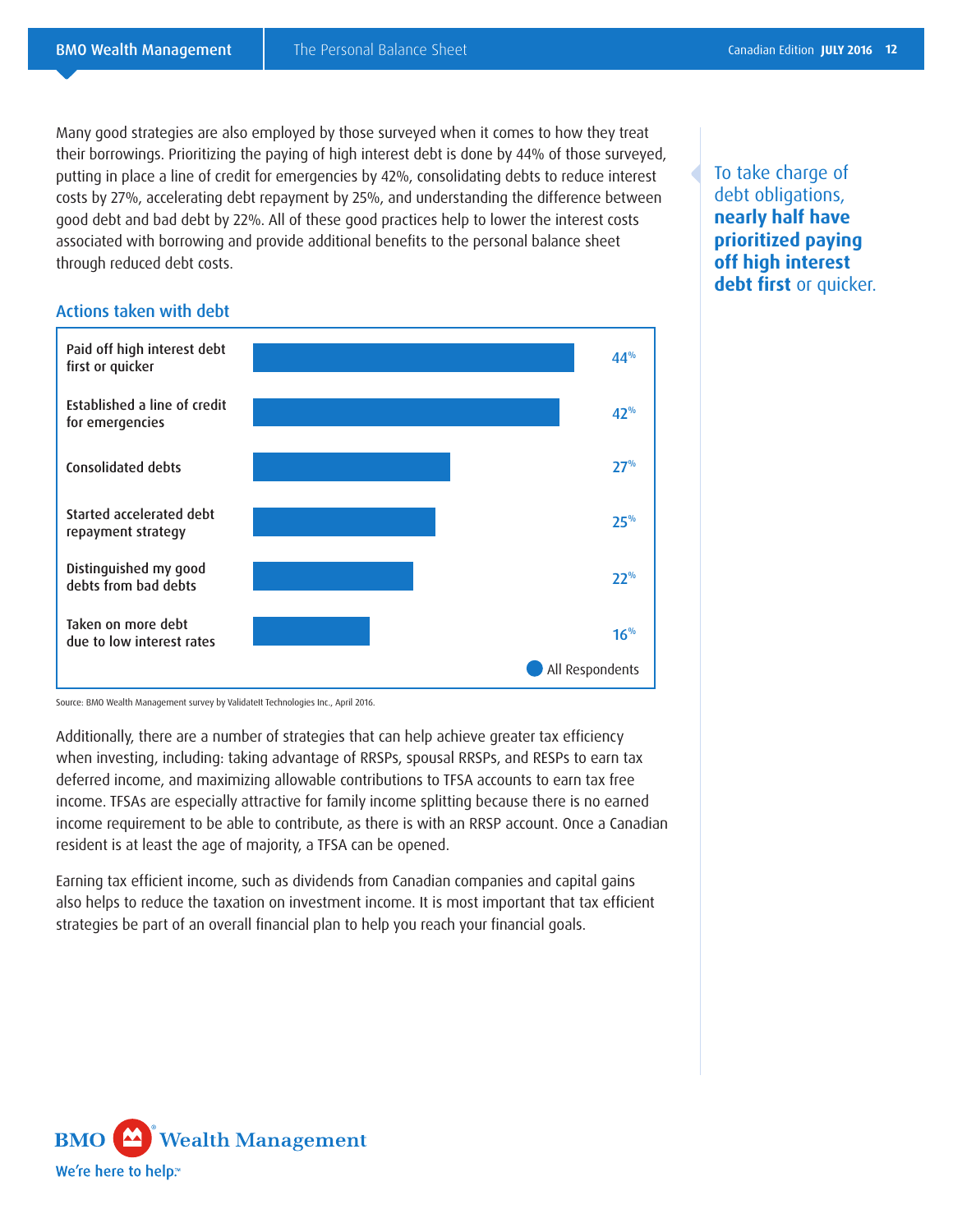### In retirement the balance sheet starts to shrink

One of the goals of retirement is to have a consistent cash flow or income stream that will help meet ongoing financial requirements. Reducing expenses in retirement is also important to help make accumulated savings last for your lifetime. To this end, the majority of Canadians homeowners age 65 to 74 (71.3%) are mortgage free<sup>13</sup>. This is also a time to consider scaling back on financial support paid to younger family members by the Bank of Mom and Dad,<sup>14</sup> especially if funds are limited and the financial plan indicates that large size distributions may result in running out of retirement assets.

Early in retirement spending on travel is often a priority, whether for personal enrichment or to visit family members who have moved away. According to a survey by BMO Financial Group in June 2015, the average monthly amount spent on travel was \$282 (or \$3,384 annually).<sup>15</sup> Financial plans should be built with this expectation in mind, including the cost of travel medical insurance. Having appropriate travel medical insurance is important to try to minimize the possibility of unexpected major expenditures that was highlighted earlier.

As assets are typically converted into an income stream to fund retirement, the size of the balance sheet starts to shrink over time. Hence the decisions that many retirees make – paying down debts (especially mortgages) is often a priority given reduced cash flows. Also, asset amounts are reduced as these assets are used to meet current expenditures. Where sufficient assets are still available, planned gifts are often made to family members and loved ones to reduce the future size of the personal balance sheet, thereby reducing taxes, probate fees, and the complexity of the future estate.

## Conclusion

While no two individuals experience the same sequence of life events, it is important to plan for likely events and be ready to adjust your financial plan to changing circumstances.

When surveyed about the type of financial advice that they would seek from a financial professional now or in the future, the results showed a variety of ways that a financial professional could assist them in making sound decisions for their financial future.

Most frequently, advice would be sought related to investment management (54%), cash flow management and budgeting (28%), debt management (28%), estate planning (26%), health and long term care needs assessment (19%), and insurance needs assessment (18%). Cash flow management and debt management are higher priorities for survey respondents age 18–34 (35%) as compared to people age 55 and older (only at 19%). Furthermore, the need for estate planning becomes more of a high priority for those aged 55 and older (30%) than those between the ages of 18–34 (22%).

Each of these advice areas highlights how important it is to manage all aspects of your personal balance sheet, including balancing saving, investing, borrowing and spending activities over your lifetime. By working together with your BMO wealth management professional it will be possible to better monitor your personal balance sheet, make good financial decisions, and adapt when necessary to help you better achieve your financial goals.



**Plan for the likely events in life and be ready to adjust your financial plan.**